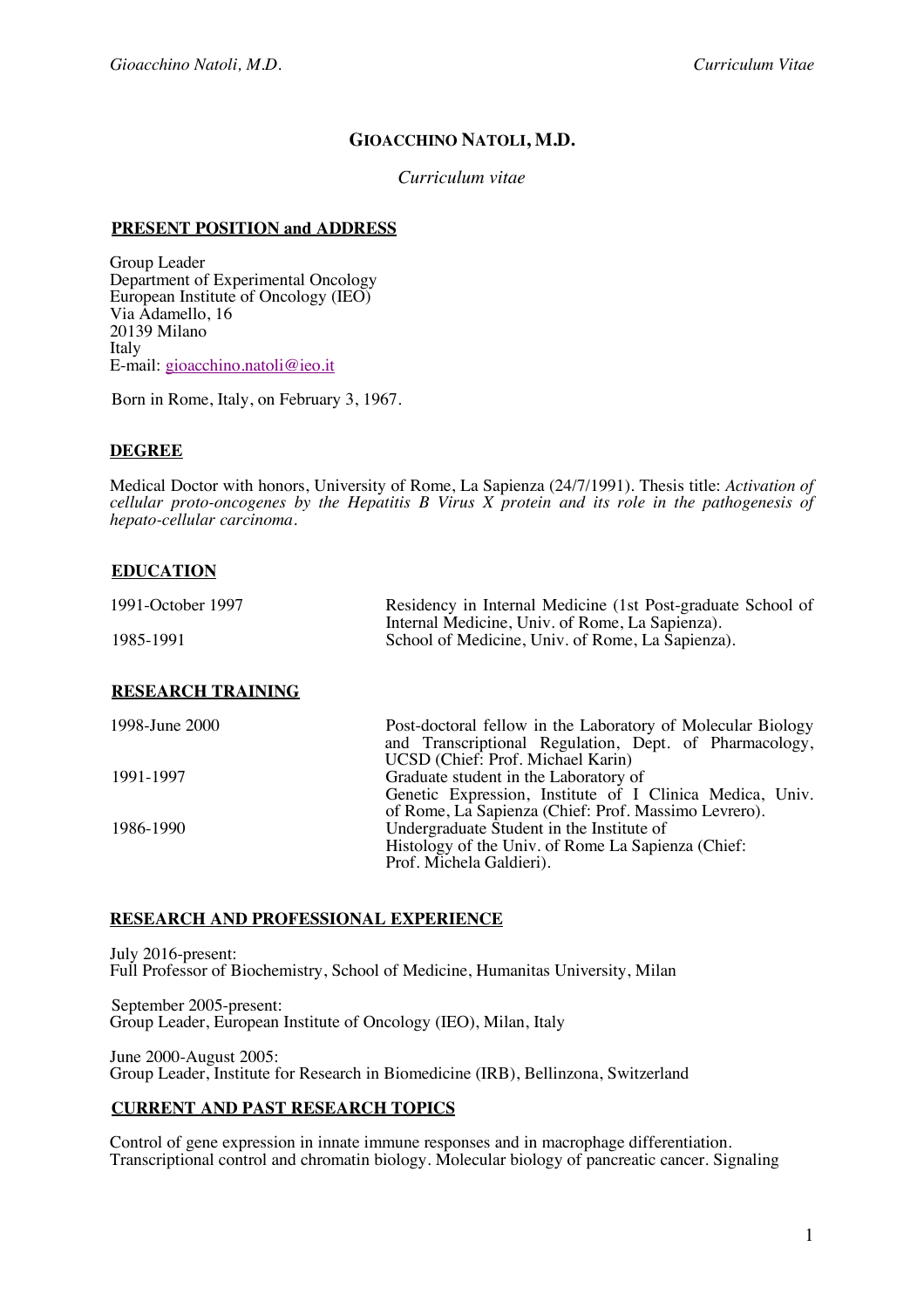through receptors for bacterial components and cytokines. Viral hepatitis and hepatocellular carcinoma.

### **MAIN AWARDS AND GRANTS**

| 2017      | <b>Elected member of the Academia Europaea</b>                                                                                |
|-----------|-------------------------------------------------------------------------------------------------------------------------------|
| 2016-2021 | <b>European Research Council (ERC)</b> Advanced Grant                                                                         |
| 2013      | <b>EMBO</b> member                                                                                                            |
| 2011-2015 | <b>European Research Council (ERC)</b> Advanced Grant                                                                         |
| 2009      | Chiara D'Onofrio prize for Italian researchers below 43 y                                                                     |
| 2007-2010 | Marie Curie Excellence Grant                                                                                                  |
| 2005-2008 | Young<br>Science Program<br>$(HFSP)$ ,<br>Human Frontiers<br><b>Investigator Grant</b>                                        |
| 2003      | <b>Roche Research Foundation</b>                                                                                              |
| 2002-2006 | <b>Swiss Federation against Cancer</b>                                                                                        |
| 2001-2005 | <b>Swiss National Science Foundation (2)</b>                                                                                  |
| 1998-2000 | Long Term Fellowship for M.D./Ph.D. from the <i>Damon</i><br><b>Runyon-Walter Winchell Cancer Research Fund</b>               |
| 1991      | <i>Institute Pasteur-Fondazione Cenci Bolognetti</i> Prize for best<br>graduation thesis in the field of infectious diseases. |

#### **OTHER GRANTS**

-AIRC (Italian Association for Research on Cancer): 2005-2008; 2008-2011; 2011-2014; 2014-2017; 2017-2022

-EC H-2020: SYSCD (Systems Biology of Chronic Inflammatory diseases; 2017-2022; Consortium grant)

-EC FP7: MODHEP (Modeling Hepatocellular Carcinoma; 2011-2015; Consortium grant) ModelIN (Modeling Inflammatory responses; 2008-2011; Consortium grant)

-AICR (Association for International Cancer Research, now Worldwide Cancer Research UK): 2010- 2012

-Italian Ministry of Health (Ricerca Finalizzata): 2012-2016

-Italian Ministry of University and Research (Fare Ricerca): 2017-2021)

-Cariplo Foundation: 2017-2020

-Fellowships to group components from: AIRC, Marie Curie-Sklodowska program, Umberto Veronesi Foundation, EMBO

### **COMMISSIONS OF TRUST** (SELECTED)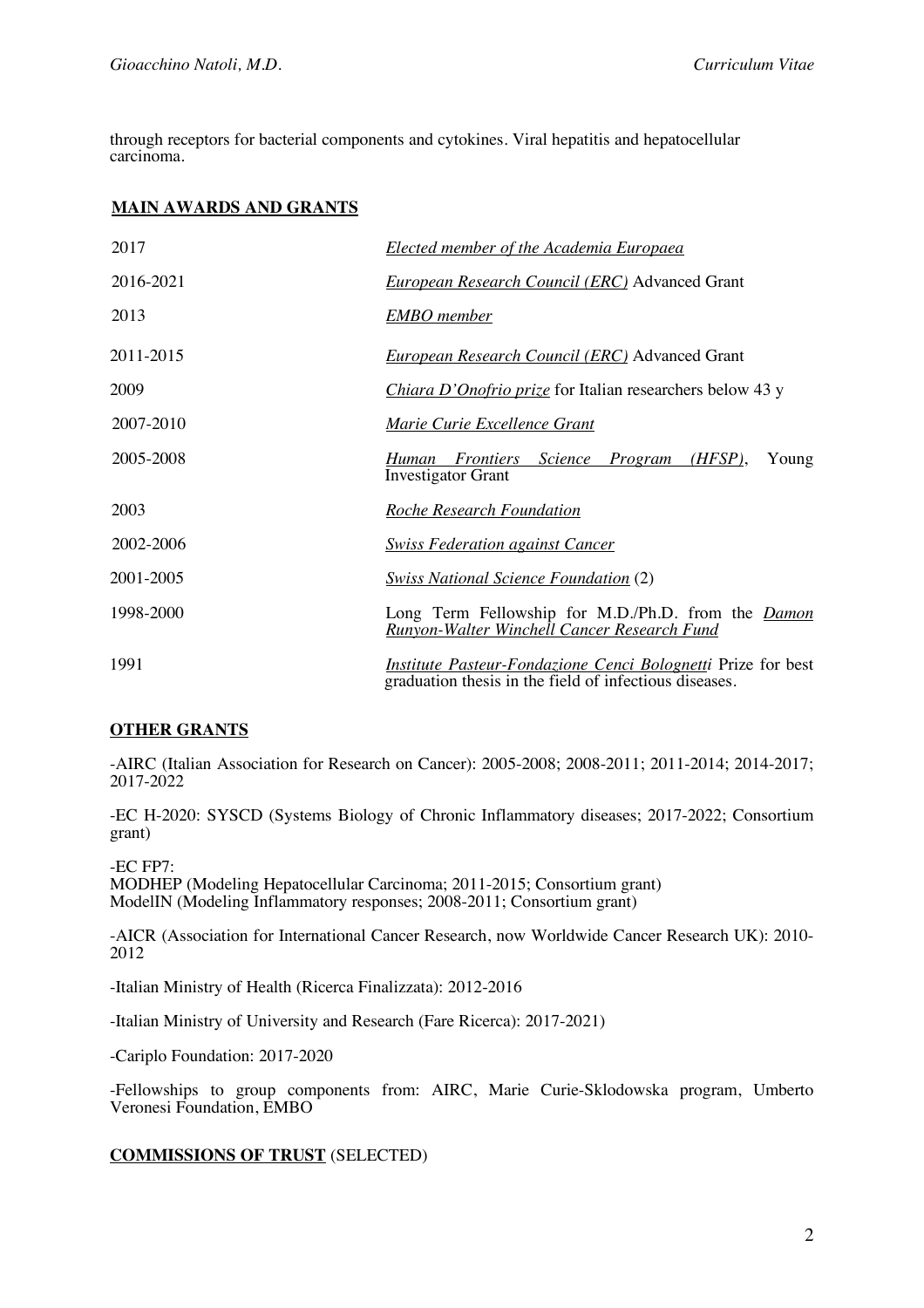| $-2018-$ :                        | European Research Council (ERC) Consolidator Grants, LS2 evaluation panel    |  |
|-----------------------------------|------------------------------------------------------------------------------|--|
| $-2018$ :                         | Max Delbruck Center (MDC), Berlin, Scientific Evaluation of the MDC          |  |
| $-$ From 2011:                    | Italian Association for Research on Cancer (AIRC) - Scientific and Technical |  |
| Committee (CTS)                   |                                                                              |  |
| $-2013 - 2016$ :                  | Human Frontiers Science Program (HFSP) - Fellowship Selection Committee      |  |
| $-2009 - 2016$                    | Steering Committee of the Structural Genomics Consortium (SGC; Oxford,       |  |
| Stockholm, Toronto) – Epigenetics |                                                                              |  |
| $-2010, 2017$ :                   | ANR (Agence Nationale de la Recherche, France), Evaluation Committee         |  |
| $-2012, 2017$ :                   | Fundação para a Ciência e a Tecnologia (Portugal), Evaluation Committee      |  |
| $-2009:$                          | Chair of the SAB of the GIGA-R Signal Transduction Unit (Lieges, Belgium)    |  |
|                                   |                                                                              |  |
|                                   |                                                                              |  |

# **INSTITUTIONAL ACTIVITIES**

Member of the Executive Committee, IFOM-IEO Campus (2007-2013) Chairman of the Recruitment and Career Track Committee, IFOM-IEO Campus (2007-2013) Chairman of the Management Committee, Department of Experimental Oncology, IEO (2009-2016) Member of the Office of the Chairman, Department of Experimental Oncology, IEO (2013-2017)

### **INVITED PRESENTATIONS AT INTERNATIONAL CONFERENCES** (SELECTED)

2019 - 20th Anniversary FEBS International Summer School on Immunology – Immune System: genes, receptors and regulation, Hvar, Croatia (speaker)

2019 - Next Gen Immunology in Health and disease, Osaka, Japan (speaker)

2019 - Keystone symposia, Transcription and RNA regulation in inflammation and immunity,

Granlibakken, USA (co-organizer and speaker)

2018 -  $47<sup>*</sup>$  meeting of the Japanese Society of Immunology, Fukuoka, Japan (speaker)

2018 - Cold Spring Harbor Laboratory, Gene Expression and Signaling in the Immune System, CSH, NY, USA (speaker)

2018 - Keystone symposia, Regulation and dysregulation of innate immunity in disease, Vancouver, Canada (speaker)

2018 - 9<sup>th</sup> German-Israeli Cancer Research School, Grainau, Germany (speaker)

2017 - Epigenetics and chromosomal topology in differentiation and disease, Montpellier, France (speaker)

 $2017 - 50$ <sup>th</sup> Anniversary Meeting, Society of Leukocyte Biology (SLB), Vancouver, Canada (speaker)

2017 - European Macrophage and Dendritic Cell Society (EMDS) Meeting, Madrid, Spain (speaker)

- 2017 Symposium on Cellular Innate Immunity, Freiburg, Germany (speaker)
- $2017 29$ <sup>a</sup> Pezcoller Symposium, Trento, Italy (speaker)
- 2017 AbbVie Myeloid Forum, Chicago, USA (speaker)
- 2017 International Organization of Inflammatory Bowel Diseases (IOIBD), Stresa, Italy (speaker)

2017 - 37th European Workshop for Rheumatology Research (EWRR), Athens, Greece (speaker)

2017 - INSERM Workshop 'Enhancer structure and function', Bordeaux, France (speaker)

2016 - Cancer evolution: Mechanism of vulnerability and resistance, MD Anderson Cancer Center, Houston, TX, USA (speaker)

2016 - Radboud Summer Frontiers Symposium, Nijmegen, The Netherlands (speaker)

2016 - Society for Leukocyte Biology (SLB), Annual Meeting, Verona, Italy (speaker)

2016 - iCORE meeting, Chromatin and RNA in gene regulation, Weizmann Institute of Science,

Rehovot, Israel (keynote speaker)

2016 - Cell Press Conference, 100 years of Phagocytes, Giardini Nacos, Italy (speaker)

2016 - Gordon Research Conference, Immunochemistry and Immunobiology, Il Ciocco, Italy (speaker)

 $2016$  - Keystone Symposia, Myeloid Cells, Killarney, Ireland (speaker)

- 2016 Keystone Symposia, Enhancer Malfunction in Cancer, Santa Fe', USA (speaker)
- 2015 European Society of Gene and Cell Therapy, Helsinki, Finland (speaker)
- 2015 Chromatin Symposium 2015, Marburg, Germany (speaker)
- 2015 World Congress of Inflammation, Boston, MA (speaker)
- 2015 Innate Immune Memory Conference, Wellcome Trust Hinxton Campus, Cambridge, UK (speaker)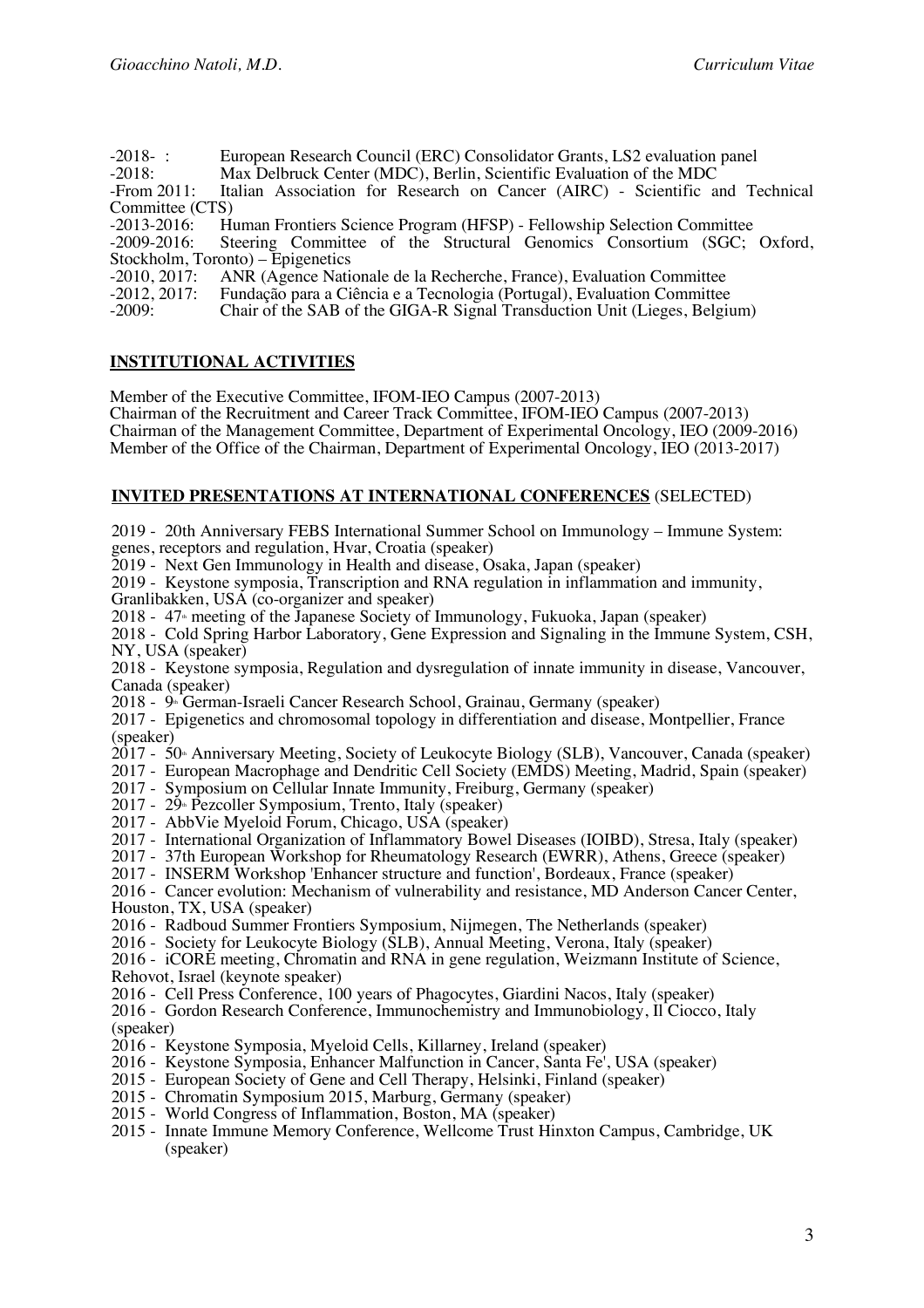- $2014$   $11$ <sup>\*</sup> EMBL conference on Transcription and Chromatin (Heidelberg, Germany)(speaker)
- 2014 Cold Spring Harbor Laboratory Symposium on Gene Expression and Signaling in the Immune System (Cold Spring Harbor, NY) (speaker)
- 2014 Keystone Symposium on Molecular Cell Biology of Macrophages (Santa Fe, USA) (speaker and session chair)
- $2014$   $24$ <sup>th</sup> Biocity Symposium (Turku, Finland)(speaker)
- 2013 IHEC (International Human Epigenome Consortium) Science Days (Berlin, Germany)(speaker)
- 2013 35<sup>th</sup> Annual Sanford-Burnham Symposium (San Diego, USA) (speaker)
- 2013 Enhancer function and biology meeting (Stowers Inst., Kansas City, USA) (speaker)
- 2013 Single cell genomics meeting (Weizmann Institute, Rehovot, Israel)(speaker)
- 2013  $15^{\circ}$  International Congress of Immunology (ICI, Milan, Italy) (speaker)
- $2013 10$  International Conference on Innate Immunity (Kos, Greece) (speaker)
- 2013 78<sup>th</sup> Cold Spring Harbor Laboratory Symposium on Quantitative Biology Immunity and Tolerance (Cold Spring Harbor, NY) (speaker)
- 2013 European Association for the Study of Liver (Amsterdam) (speaker)
- 2013 Oxford Epigenetics Symposium SGC Epysim 2013 (speaker)
- 2013 EMBO workshop Dr Jekyll and Mr Hyde: The Macrophage in Inflammation and Immunity (Marseille, France)(keynote speaker and organizer)
- 2012 World Epigenetics Summit (London)(speaker)
- 2012 2nd Barcelona Chromatin Club The Epigenetic Regulation of Cellular Differentiation and Tissue Regeneration (Barcelona) (speaker)
- 2012 Conference on Gene Regulation: from DNA Sequence to Nuclear Structure (Athens)(speaker)
- 2012 2nd Conference of Translational Medicine on the Pathogenesis and Therapy of Immune- Mediated Diseases (Milan) (speaker)
- 2012 Royal Society discussion meeting Regulation from a distance: long-range control of gene expression in development and disease (London, UK)(speaker)
- 2012 Training the Innate Immunity Summer Frontiers Symposium (Nijmegen University, The Netherlands) (speaker)
- 2012 European Macrophage and Dendritic Cell Society (EMDS) Annual meeting (Debrecen, Hungary)(speaker)
- 2011 12th International Conference on Systems Biology (ICSB) Heidelberg (speaker and session chairman)
- 2011 Cincinnati Cancer Symposium Series Symposium on NF- κB, Cancer, Obesity, and Inflammation (Cincinnati, OH, USA)(speaker)
- 2010 European Macrophage and Dendritic Cell Society (Edinburgh, Scotland) (speaker).
- 2010  $10<sup>*</sup>$  Advanced Meeting on Cancer Omics (Italy) (speaker).
- 2010 Harvard School of Public Health Symposium Epigenetic Regulation in Health and Disease (Boston, USA)(speaker).
- 2010 Keystone Symposium (Santa Fé, USA) NF-kappaB in Inflammation and Disease (speaker and session chairman).
- 2009 Immunoepigenetics Symposium, Rockfeller University (NY, USA) (co-organizer and speaker).
- 2009 Epigenetic Mechanisms in Health and disease (Toronto, Canada) (speaker).
- 2009 EMBO conference Tackling and Imaging the complexity of the Immune system (Italy)(speaker).
- 2009 Nijmegen Medical Center Symposium Epigenetics and disease (NL)(speaker).
- 2008 Oxford University Epigenetic Mechanisms in Health and Disease: From Biology to Medicine (UK)(speaker).
- 2008 NIH Roadmap initiative to the Epigenome NIDDK meeting on Dynamic Epigenome and Homeostatic Regulations in health and disease (Bethesda, USA) (speaker).
- 2008 EMBO workshop NF-kB network in development and disease (Italy)(speaker and session chairman).
- 2008 ICT-BIO EC meeting on Computer modelling and simulation for improving human health (Bruxelles, Belgium)(speaker).
- 2008 Helmholtz Zentrum Workshop Mouse models for functional genomics in Immunology"(Germany)(speaker).
- 2008 Biophysical Society Meeting, Long Beach (USA)(speaker)
- 2008 Keystone Symposium (Banff, Canada) NF-kappaB in Inflammation and Disease (speaker).
- 2006 Society for Leukocyte Biology (San Antonio, USA) (speaker).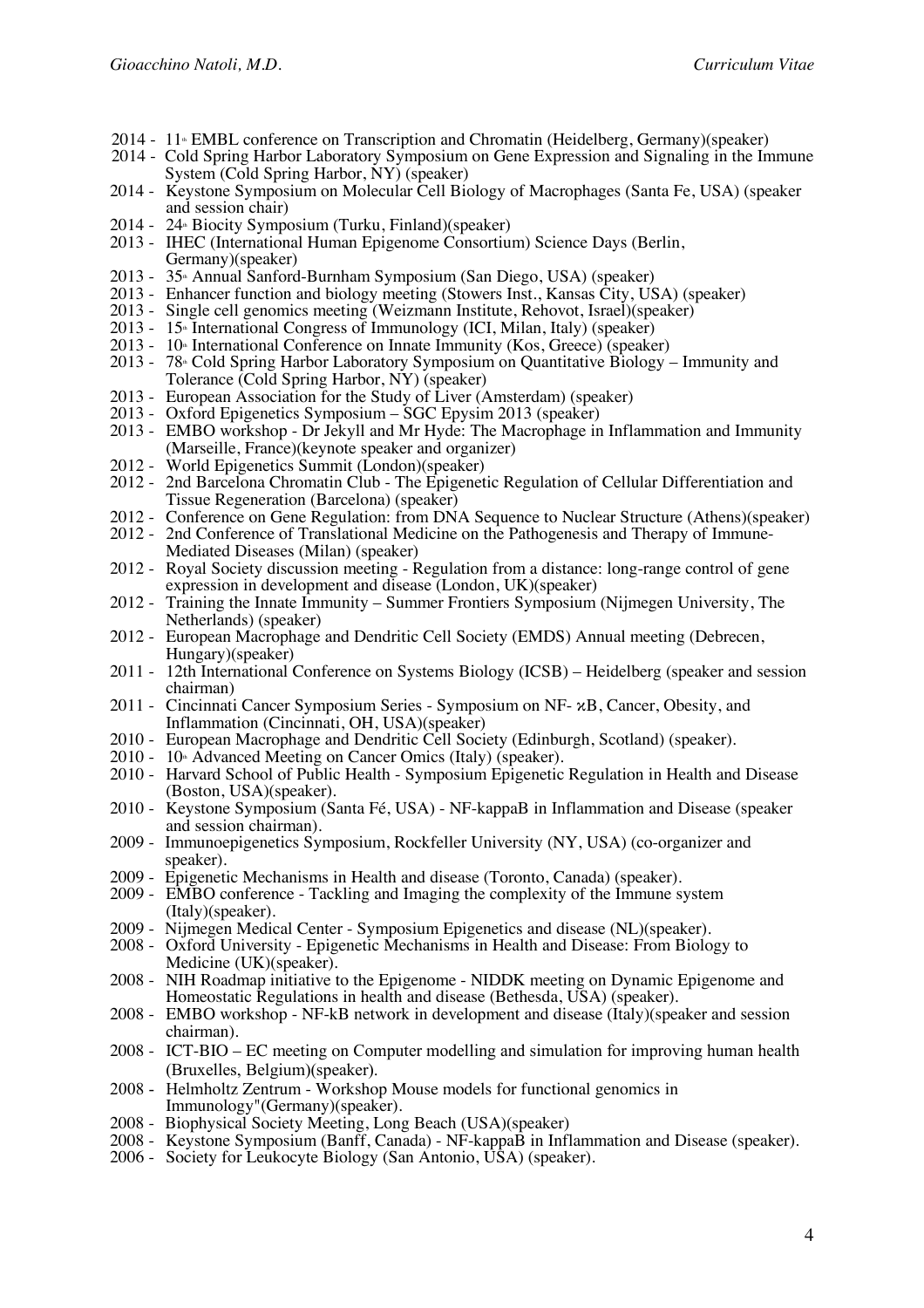- 2006 FEBS Congress (Istanbul, Turkey)(speaker).
- 2004 Keystone Symposium (Snowbird, USA) NF-kB from bench to bedside (speaker).
- 2003 Keystone Symposium (Keystone resort, USA) Dendritic cells (speaker).
- 2002 German Society for Immunology (Marburg, Germany)(speaker).
- 2002 ENII (European Network of Immunological Institutes) meeting (Iles des Embiez, France)(speaker).
- 2002 Juan March Foundation workshop on NF-kB (Madrid, Spain) (speaker).

#### **SUPERVISION OF GRADUATE STUDENTS AND POSTDOCTORAL FELLOWS**

- 2000 2005 3 Postdocs / 1 PhD student / 1 Master Student
- Institute for Research in Biomedicine (IRB), Bellinzona, Switzerland
- 2005 2018 25 Postdocs / 16 PhD students / 7 Master students
	- European Institute of Oncology (IEO) and Hunimed, Milan

Former students and postdocs (selected):

- Luca Giorgetti (PhD 2006-2010 at IEO; now PI at FMI, Basel, Switzerland. ERC starting grant winner and EMBO Young Investigator)<br>- Ivan Marazzi (PhD 2003-2005 at IRB; now PI at Mount Sinai, New York, USA)

- Renato Ostuni (postdoc 2011-2015 at IEO; now PI at DIBIT, San Raffaele Clinical Research Hospital, Milan. ERC starting grant winner)

- Francesca De Santa (postdoc 2005-2010 at IEO; now PI, National Research Council, CNR, Rome, Italy)

- Simona Saccani (postdoc 2000-2005 at IRB; now PI at the Institute for Research on Cancer, IRCAN, Nice, France)

- Iros Barozzi (PhD 2009-2014 at IEO; postdoc at Lawrence Berkeley National Laboratory, Berkeley, USA, now Research Fellow at the Imperial College, London)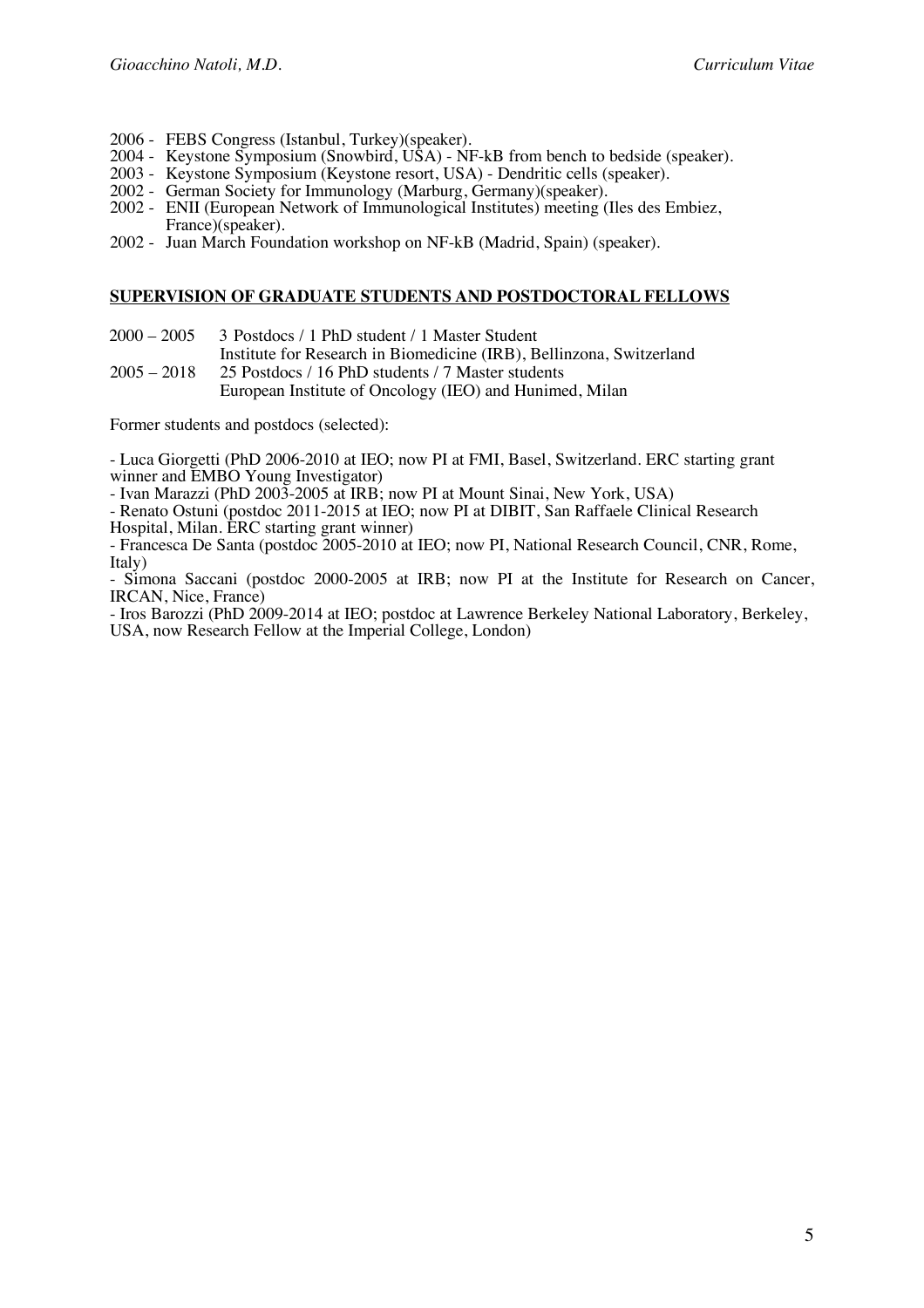### **SELECTED PUBLICATIONS**

FOXA2 controls the cis-regulatory networks of pancreatic cancer cells in a differentiation grade-specific manner (Milan M., Balestrieri C., Alfarano G., Polletti S., Prosperini E., Spaggiari P., Zerbi A., Diaferia G., Natoli G.) **The EMBO Journal** (2019) *in press*

Dissection of acute stimulus-induced nucleosome remodeling in mammalian cells (Comoglio F., Simonatto M., Polletti S., Liu X., Smale S.T., Barozzi I., Natoli G.) **Genes & Development** 33: 1159-1174 (2019)

Adaptation and memory in immune responses (Natoli G. and Ostuni R.) **Nature Immunology** Jul;20(7):783- 792. PMID: 31213714 (2019)

Big data in IBD: a look into the future (Olivera P., Danese S. Jay N., Natoli G., Peyrin-Biroulet L.) **Nature Reviews Gastroenterol. Hepatol**. 16(5):312-321. PMID: 30659247 (2019)

Control of inducible gene expression links cohesin to hematopoietic progenitor self-renewal and differentiation (Cuartero S, Weiss FD, Dharmalingam G, Guo Y, Ing-Simmons E, Masella S, Robles-Rebollo I, Xiao X, Wang YF, Barozzi I, Djeghloul D, Amano MT, Niskanen H, Petretto E, Dowell RD, Tachibana K, Kaikkonen MU, Nasmyth KA, Lenhard B, Natoli G, Fisher AG, Merkenschlager M.). **Nature Immunology** 19, 932-941. PMID: 30127433 (2018).

Cooptation of tandem DNA repeats for the maintenance of mesenchymal identity (C. Balestrieri, G. Alfarano, M. Milan, V. Tosi, E. Prosperini, P. Nicoli, A. Palamidessi, G. Scita, G.R. Diaferia, G. Natoli). **Cell** 173:1150- 1164 (2018)

Sustained activation of detoxification pathways promotes liver carcinogenesis in response to chronic bile acidmediated damage (Collino A, Termanini A, Nicoli P, Diaferia G, Polletti S, Recordati C, Castiglioni V, Caruso D, Mitro N, Natoli G, Ghisletti S.) **PLoS Genetics**. 2018, 7;14(5):e1007380. PMID: 29734330 (2018).

PARP14 Controls the Nuclear Accumulation of a Subset of Type I IFN-Inducible Proteins (Caprara G, Prosperini E, Piccolo V, Sigismondo G, Melacarne A, Cuomo A, Boothby M, Rescigno M, Bonaldi T, Natoli G). **J. Immunol.** 200, 2439-2454. PMID 29500242 (2018)

Transcriptional determination and functional specificity of myeloid cells: making sense of diversity (Monticelli S., Natoli G.) **Nature Reviews Immunology** 17, 595-607 (2017)

Understanding spontaneous conversion: the case of the Ly6C- monocyte (Polletti S. and Natoli G.). **Immunity** 46, 746-766. PMID 28514680 (2017)

Opposing macrophage polarization programs show extensive epigenomic and transcriptional cross-talk (Piccolo V., CurinaA, GenuaM, GhislettiS, SimonattoM, Sabo' M, AmatiB, Ostuni R, Natoli G). **Nature Immunology** 18, 530-540. PMID 28288101 (2017).

High constitutive activity of a broad panel of housekeeping and tissue-specific cis-regulatory elements depends on a subset of ETS proteins (Curina A, Termanini A, Barozzi I, Prosperini E, Simonatto M, Polletti S, Silvola A, Soldi M, Austenaa L, Bonaldi T, Ghisletti S, Natoli G) **Genes & Development** 31,399-412. PMID 28275002. (2017).

A shortcut for early macrophage recruitment into tumors by activated oncogenes (Austenaa L, Natoli G) **Genes & Development** 31, 223-225; doi: 10.1101/gad.296905.117. Review. PMID 28270513. (2017).

Mutual epithelium-macrophage dependency in liver carcinogenesis mediated by ST18 (Ravà M, D'Andrea A, Doni M, Kress TR, Ostuni R, Bianchi V, Morelli MJ, Collino A, Ghisletti S, Nicoli P, Recordati C, Iascone M, Sonzogni A, D'Antiga L, Shukla R, Faulkner GJ, Natoli G, Campaner S, Amati B.). **Hepatology** Nov 14 [Epub ahead of print] PMID 27859418. (2016).

Specificity and Function of IRF Family Transcription Factors: Insights from Genomics (Mancino A, Natoli G.) **J Interferon Cytokine Res**. 36:462-9. PMID 27379868. (2016)

In Vivo Genetic Screens of Patient-Derived Tumors Revealed Unexpected Frailty of the Transformed Phenotype (Bossi D, Cicalese A, Dellino GI, Luzi L, Riva L, D'Alesio C, Diaferia GR, Carugo A, Cavallaro E, Piccioni R, Barberis M, Mazzarol G, Testori A, Punzi S, Pallavicini I, Tosti G, Giacó L, Melloni G, Heffernan TP, Natoli G, Draetta GF, Minucci S, Pelicci P, Lanfrancone L.) **Cancer Discovery** Jun;6(6):650-63. PMID: 27179036. (2016)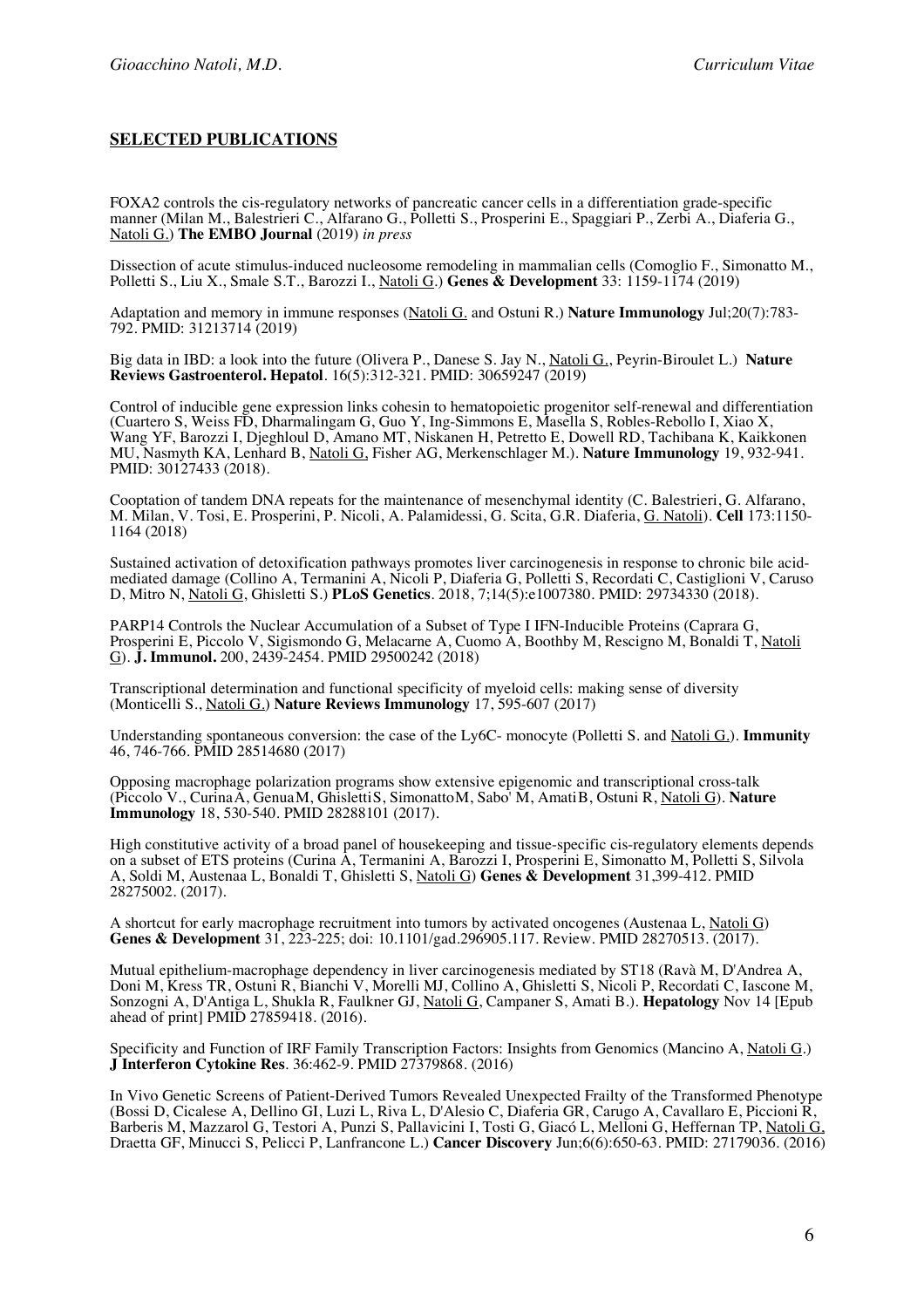TET2 Regulates Mast Cell Differentiation and Proliferation through Catalytic and Non-catalytic Activities (Montagner S, Leoni C, Emming S, Della Chiara G, Balestrieri C, Barozzi I, Piccolo V, Togher S, Ko M, Rao A, Natoli G, Monticelli S). **Cell Reports**, 15, 1566-79. PMID: 27160912. (2016)

Epigenetic regulation of neutrophil development and function (Ostuni R, Natoli G, Cassatella MA, Tamassia N)

**Semin Immunol.** 28:83-93. PMID: 27084194. (2016)

Trained immunity: a program of innate immune memory in health and disease (M.G. Netea, L.A.B. Joosten, E. Latz, K.H.G. Mills, G. Natoli, H. Stunnenberg, L.A.J O'Neill, R.J. Xavier) **Science** 352(6284):aaf1098. PMID: 27102489. (2016)

From the beauty of genomic landscapes to the strength of transcriptional mechanisms (G. Natoli) **Cell** (165, 18-18. PMID: 27015303. (2016).

Dissection of transcriptional and *cis*-regulatory control of differentiation in human pancreatic cancer (G. Diaferia, C. Balestrieri, E. Prosperini, P. Nicoli, P. Spaggiari, A. Zerbi, G. Natoli). **EMBO Journal** 35, 596- 617 PMID: 26769127 (2016).

Molecular control of macrophage activation and priming (C.K. Glass and G. Natoli) **Nature Immunology** 17, 26-33. PMID: 26681459. (2016)

CAGE profiling of ncRNAs in hepatocellular carcinoma reveals widespread activation of retroviral LTR promoters in virus-induced tumors. (Hashimoto K, Suzuki AM, Dos Santos A, Desterke C, Collino A, Ghisletti S, Braun E, Bonetti A, Fort A, Qin XY, Radaelli E, Kaczkowski B, Forrest AR, Kojima S, Samuel D, <u>Natoli</u> G, Buendia MA, Faivre J, Carninci P.) **Genome Research** 25:1812-24. PMID: 26510915. (2015)

Transcription of mammalian cis-regulatory elements is restrained by actively enforced early termination (L. M.I. Austenaa, I. Barozzi, M. Simonatto, S. Masella, G. Della Chiara, S. Ghisletti, A. Curina, E. de Wit, B.A.M. Bouwman, S. de Pretis, V. Piccolo, A. Termanini, E. Prosperini, M. Pelizzola, W. de Laat, and G. Natoli). **Molecular Cell** 60, 460-474. PMID: 26593720. (2015).

Macrophages and cancer: from mechanisms to therapeutic implications (R. Ostuni, F. Kratochvill, P.J. Murray, G. Natoli) **Trends in Immunology 36**, 229-239. PMID: 25770924. (2015).

A dual *cis*-regulatory code links IRF8 to constitutive and inducible gene expression in macrophages (A. Mancino, A. Termanini, I. Barozzi, S. Ghisletti, R. Ostuni, E. Prosperini, K. Ozato, G. Natoli) **Genes & Development** 29, 394-408. PMID: 25637355. (2015).

Chromatin remodelling and autocrine TNF $\alpha$  are required for optimal interleukin-6 expression in activated human neutrophils. (Zimmermann M, Aguilera FB, Castellucci M, Rossato M, Costa S, Lunardi C, Ostuni R, Girolomoni G, Natoli G, Bazzoni F, Tamassia N, Cassatella MA.) **Nature Commun.** 2015 6:6061. PMID: 25616107. (2015).

Co-regulation of transcription factor binding and nucleosome occupancy through DNA features of mammalian enhancers (I. Barozzi, M. Simonatto, S. Bonifacio, L. Yang, R. Rohs, S. Ghisletti, G. Natoli) **Molecular Cell** 54, 844-857. PMID: 24813947. (2014).

Transcriptional control of inflammatory responses (S.T. Smale, G. Natoli) **Cold Spring Harb Perspect Biol.** 6(11):a016261. PMID: 25213094. (2014).

Macrophage activation: glancing into diversity (G. Natoli, S. Monticelli) **Immunity** 40:175-7. PMID: 24560195. (2014).

Two functionally distinct subsets of mast cells discriminated by IL-2-independent CD25 activities (Deho' L, Leoni C, Brodie TM, Montagner S, De Simone M, Polletti S, Barozzi I, Natoli G, Monticelli S.) **J Immunol.** 193:2196-206. PMID: 25063866. (2014)

Macrophage activation and polarization: nomenclature and experimental guidelines (Murray PJ, Allen JE, Biswas SK, Fisher EA, Gilroy DW, Goerdt S, Gordon S, Hamilton JA, Ivashkiv LB, Lawrence T, Locati M, Mantovani A, Martinez FO, Mege JL, Mosser DM, Natoli G., Saeij JP, Schultze JL, Shirey KA, Sica A, Suttles J, Udalova I, van Ginderachter JA, Vogel SN, Wynn TA.) **Immunity** 41:14-20. PMID: 25035950. (2014).

Chromatin contribution to the regulation of innate immunity (S. Smale, A. Tharakovsky, G. Natoli) **Annual Review of Immunology** 32: 489-511. PMID: 24555473 (2014).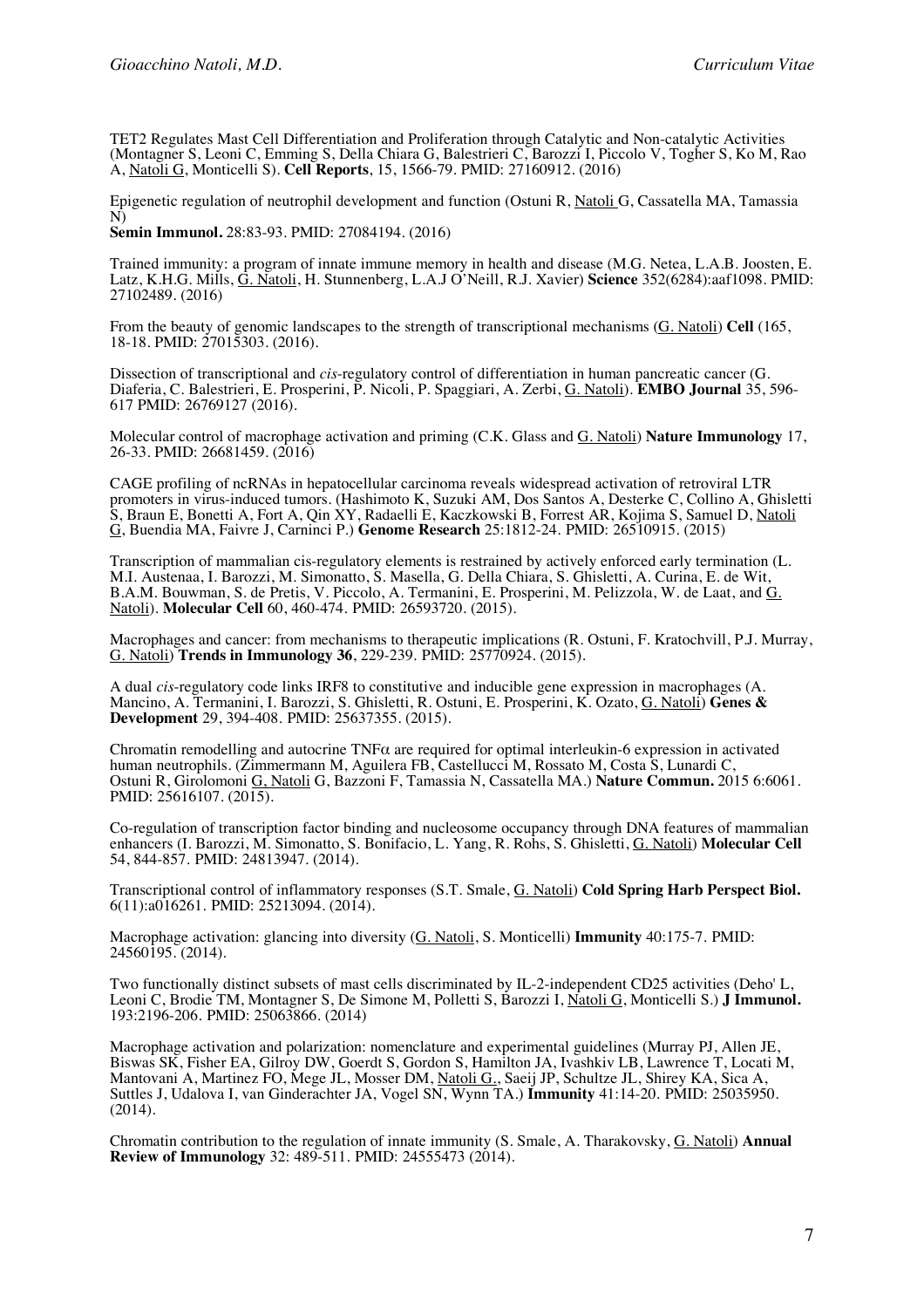Massive gene amplification drives paediatric hepatocellular carcinoma caused by bile salt export pump deficiency (Iannelli F, Collino A, Sinha S, Radaelli E, Nicoli P, D'Antiga L, Sonzogni A, Faivre J, Buendia MA, Sturm E, Thompson RJ, Knisely AS, Natoli G, Ghisletti S, Ciccarelli FD.) **Nature Commun** 5:3850- 3856 PMID: 24819516. (2014).

Lineages, cell types and functional states: a genomic view (R. Ostuni and G. Natoli) **Curr. Opin. Cell. Biol.** 25(6):759-64. PMID: 23906851. (2013).

Short term memory of danger signals and environmental stimuli in immune cells. (S. Monticelli and G. Natoli). **Nature Immunol.** 14, 777-784. PMID: 23867934. (2013).

Non-coding transcription at cis-regulatory elements: computational and experimental approaches (Simonatto M, Barozzi I, Natoli G). **Methods** 63:66-75. (2013).

Cutting edge: An inactive chromatin configuration at the IL-10 locus in human neutrophils (Tamassia N, Zimmermann M, Castellucci M, Ostuni R, Bruderek K, Schilling B, Brandau S, Bazzoni F, Natoli G, Cassatella MA.) **J Immunol.** 190:1921-5 (2013).

Endogenous retrotransposition activates oncogenic pathways in hepatocellular carcinoma (Shukla R, Upton K, Muñoz-Lopez M, Gerhardt D, Fisher M, Nguyen T, Brennan T, Baillie T, Collino A, Ghisletti S, Sinha S, Iannelli F, Radaelli F, Dos Santos A, Rapoud D, Guettier C, Samuel D, Natoli G, Carninci P, Ciccarelli F, Garcia-Perez JC, Faivre J, Faulkner G.) **Cell** 153:101-11 (2013)

Latent enhancers activated by stimulation in differentiated cells (Ostuni R, Piccolo V, Barozzi I, Polletti S, Termanini A, Bonifacio S, Curina A, Prosperini E, Ghisletti S, Natoli G.) **Cell**. 152: 157-71 (2013).

The H3K27 Demethylase JMJD3 Is Required for Maintenance of the Embryonic Respiratory Neuronal Network, Neonatal Breathing, and Survival (Burgold T, Voituron N, Caganova M, Tripathi PP, Menuet C, Tusi BK, Spreafico F, Bvengut M, Gestreau C, Buontempo S, Simeone A, Kruidenier L, Natoli G, Casola S, Hilaire G, Testa G.) **Cell Reports** 2:1244-58 (2012).

Requirement for the histone deacetylase HDAC3 for the inflammatory gene expression program (X. Chen, I. Barozzi, A. Termanini, E. Prosperini, A. Recchiuti, J. Dalli, F. Mietton, G. Matteoli, S. Hiebert, G. Natoli) Proc Natl Acad Sci USA 109:E2865-74 (2012)

Noncoding transcription at enhancers: general principles and functional models (G. Natoli and J.C. Andrau) **Annual Review of Genetics** 46:1-19 (2012).

Transcript dynamics of pro-inflammatory genes uncovered by RNA-Seq analysis of subcellular RNA fractions. (D.M. Bhatt, A. Pandya-Jones, A.J. Tong, I. Barozzi, M. Lissner, G. Natoli, Black D.L., Smale S.T.) **Cell** 150, 279-290 (2012).

The histone methyltransferase Mll4 controls macrophage function through glycosylphosphatidylinositol anchor synthesis (L. Austenaa, I. Barozzi, A. Chronowska, A. Termanini, R. Ostuni, E. Prosperini, A. F. Stewart, G. Testa, G. Natoli) **Immunity** 36, 572-585 (2012).

NF-κB and chromatin: ten years on the path from basic mechanisms to candidate drugs. (G. Natoli) **Immunological Reviews** 246, 183-192 (2012).

Transcriptional control of macrophage polarization: enabling diversity with identity (T. Lawrence, G. Natoli) **Nature Reviews Immunology** 11, 750-761 (2011).

Fish the ChIPs: a pipeline for automated genomic annotation of ChIP-Seq data (I. Barozzi, A. Termanini, S. Minucci, G. Natoli) **Biology Direct** 6:51 (2011).

Transcriptional control of macrophage diversity and specialization (R. Ostuni and G. Natoli). **Eur. J. Immunol**. 41, 2486-90 (2011).

The genomic landscapes of inflammation (G. Natoli, S. Ghisletti, I. Barozzi) **Genes & Development** 25, 101- 106 (2011).

Specialized Chromatin Patterns in the Control of Inflammatory Gene Expression (G. Natoli) **Curr Top Microbiol Immunol.** 2010 Sep 21. [Epub ahead of print]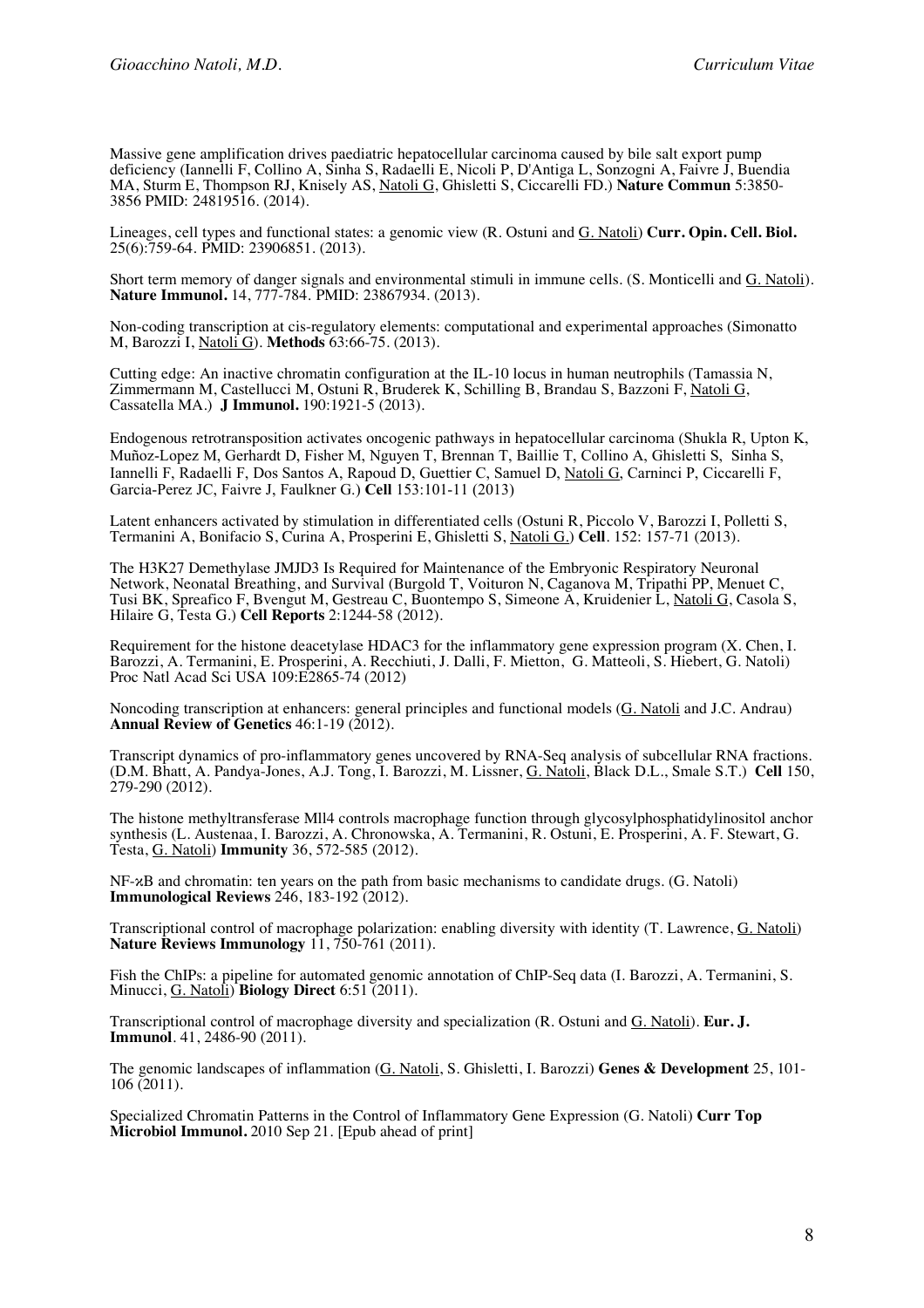Maintaining cell identity through global control of genomic organization (G. Natoli). **Immunity** 23:12-24 (2010).

A large fraction of extragenic RNA Pol II transcription sites overlap enhancers (F. De Santa, I. Barozzi, F. Mietton, S. Ghisletti, S. Polletti, BK Tusi, H. Muller, J. Ragoussis, CL Wei, G. Natoli) **PLoS Biology** 8(5): e1000384. doi:10.1371/journal.pbio.1000384 (2010).

Identification and characterization of enhancers controlling the inflammatory gene expression program in macrophages (S. Ghisletti, I. Barozzi, F. Mietton, S. Polletti, F. De Santa, E. Venturini, L. Gregory, L. Lonie, A. Chew, C.L. Wei, J. Ragoussis, G. Natoli) **Immunity**, 32:317-28. Epub 2010 Mar 4 (2010).

Non-cooperative interactions between transcription factors and clustered DNA binding sites enable graded transcriptional responses to environmental inputs (L. Giorgetti, T. Siggers, G. Tiana, G. Caprara, S. Notarbartolo, T. Corona, M. Pasparakis, P. Milani, M. L. Bulyk, G. Natoli). **Molecular Cell** 37, 418-428 (2010)

Jmjd3 contributes to the control of gene expression in LPS-activated macrophages (F. De Santa, V. Narang, Z. H. Yap, B. Khoramian Tusi, T.Burgold, L. Austenaa, G. Bucci, M. Caganova, S. Notarbartolo, S. Casola, G. Testa, WK. Sung, CL. Wei, and G. Natoli). **EMBO J.** 28, 3341-52 (2009).

Control of NF-kappaB-dependent Transcriptional Responses by Chromatin Organization (G. Natoli). **Cold Spring Harbor Perspect Biol.** Oct;1(4):a000224. (2009)

The future therapeutic potential of histone demethylase inhibitors: a critical analysis. (G. Natoli, G. Testa, F. De Santa). **Curr. Opin. Drug. Devel. & Discov.** 12, 607-615 (2009).

Tolerance and M2 (alternative) macrophage polarization are related processes orchestrated by p50 nuclear factor {kappa}B. (Porta C, Rimoldi M, Raes G, Brys L, Ghezzi P, Di Liberto D, Dieli F, Ghisletti S, Natoli G, De Baetselier P, Mantovani A, Sica A.). **Proc Natl Acad Sci USA** 106:14978-83. Epub 2009 Aug 17 (2009).

Chromatin-mediated control of gene expression in innate immunity and inflammation (G. Natoli). **Handbook of Cell Signalling 2<sup>n</sup> edition**. (Bradshaw and Dennis eds., Academic Press) pp. 2461-2466 (2009).

Genome-Organizing Factors Top2 and Hmo1 Prevent Chromosome Fragility at Sites of S phase Transcription (R. Bermejo, T. Capra, V. Gonzalez-Huici, D. Fachinetti, A. Cocito, G. Natoli, Y. Katou, H. Mori, K. Kurokawa, K.Shirahige and M. Foiani) **Cell** 138, 870-884 (2009).

Two modes of transcriptional activation at native promoters by NF-kappaB p65 (van Essen D, B. Engist , G. Natoli, Saccani S) **PLoS Biol.** 7(3):e73 (2009).

When sirtuins and NF-kB collide (G. Natoli) **Cell** 136, 19-21 (2009).

A birthday gift for TRADD. (G. Natoli and L. Austenaa). **Nature Immunol**. 9, 1015-6 (2008).

Burgold T, Spreafico F, De Santa F, Totaro MG, Prosperini E, Natoli G, Testa G. The histone H3 lysine 27- specific demethylase Jmjd3 is required for neural commitment. **PLoS ONE**. 2008 Aug 21;3(8):e3034.

Nuclear ubiquitin ligases, NF-kB degradation and the control of inflammation (G. Natoli and S. Chiocca). **Science Signaling,** January 8, pe1 (2008).

The histone H3 lysine 27 demethylase Jmjd3 links inflammation to inhibition of polycomb-mediated gene silencing (F. De Santa, M.G. Totaro, E. Prosperini, S. Notarbartolo, G. Testa and G. Natoli). **Cell** 130, 1083- 1094 (2007).

Natoli G. Tuning up inflammation: how DNA sequence and chromatin organization control the induction of inflammatory genes by NF-kappaB. **FEBS Lett.** 580:2843-9 (2006).

A hyper-dynamic equilibrium between promoter-bound and nucleoplasmic dimers controls NF-kB-dependent gene activity (D. Bosisio, I. Marazzi, A. Agresti, N. Shimizu, M.E. Bianchi and G. Natoli). **EMBO J**. 25, 798-  $810(2006)$ .

Transcriptional regulation via the NF-kappaB signaling module (Hoffmann A, Natoli G, Ghosh G) **Oncogene**. 30, 6706-16 (2006).

A c-Rel subdomain responsible for enhanced DNA-binding activity and selective gene activation (S. Sanjabi,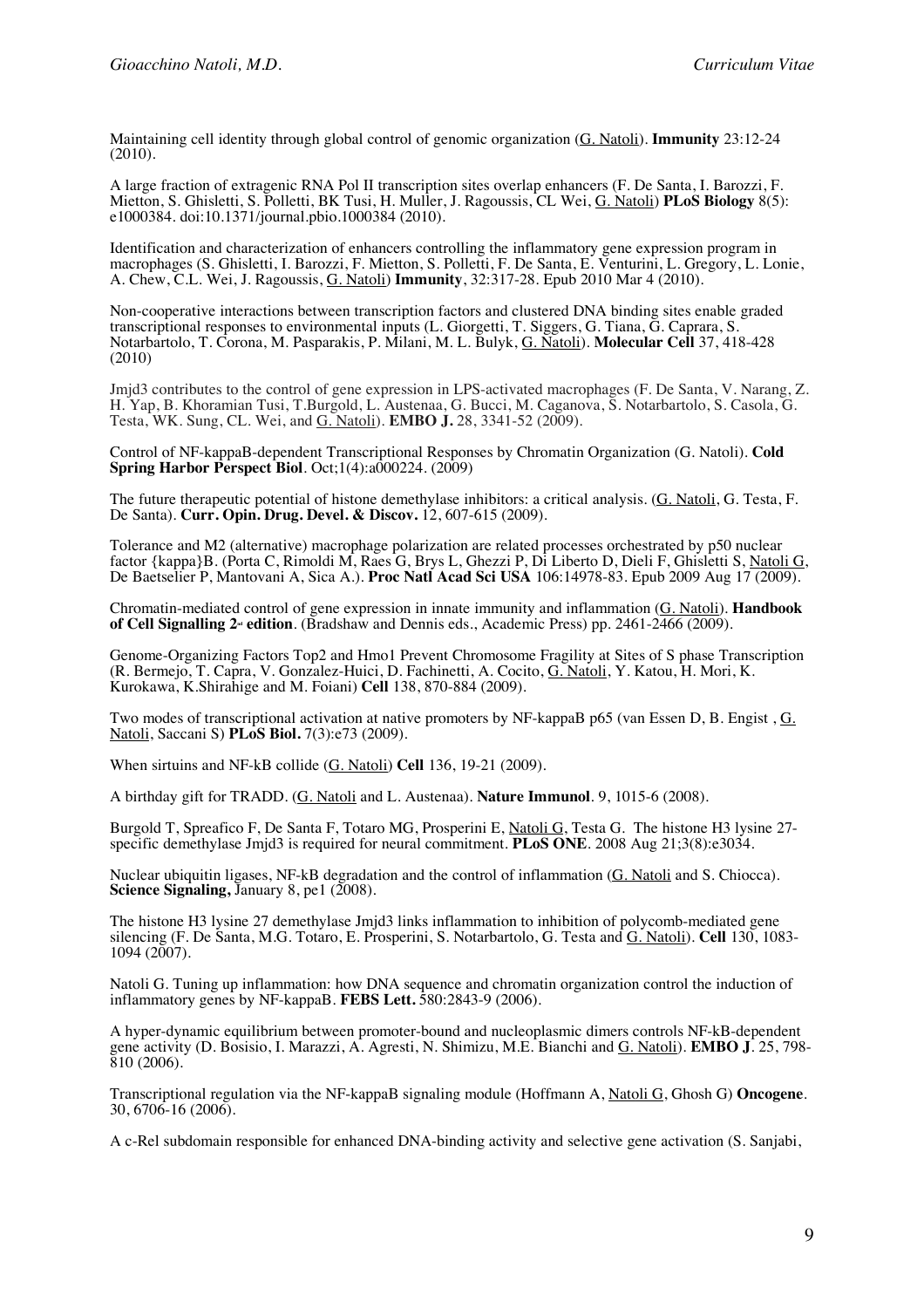KJ. Williams, S. Saccani, L. Zhou, A. Hoffmann, G. Ghosh, S. Gerondakis, D. Baltimore, G. Natoli and S.T. Smale) **Genes & Development** 19, 2138-2151 (2005).

Interactions of NF-kB with chromatin: the art of being at the right place at the right time (G. Natoli, S. Saccani, D. Bosisio, I. Marazzi). **Nature Immunol.** 6, 439-445 (2005).

Arginine methyltransferase CARM1 is a promoter-specific regulator of NF-kB-dependent gene expression (M. Covic, PO. Hassa, S. Saccani, C. Buerki, N.I. Meier, C. Lombardi, R. Imhof, M.T. Bedford, G. Natoli, MO. Hottiger). **EMBO J.** 24, 85-96 (2005).

Little things that count in transcriptional regulation (G. Natoli) **Cell** 118, 406-408 (2004).

Degradation of promoter-bound p65/RelA is essential for the prompt termination of the NF-kB response (S. Saccani, I. Marazzi, G. Natoli) **J. Exp. Med.** 200, 107-113 (2004)

Modulation of NF-kB activity by exchange of dimers (S. Saccani, S. Pantano, G. Natoli) **Molecular Cell 11,**  1563-1574 (2003).

Memory and flexibility of cytokine gene expression as separable properties of human Th1 and Th2 lymphocytes (M. Messi, I. Giachetto, K. Nagata, A. Lanzavecchia, G. Natoli and F. Sallusto). **Nature Immunol.** 4, 78-86 (2003).

Dynamic changes in histone H3-Lys9 methylation occurring at tightly regulated inducible inflammatory genes (S. Saccani and G. Natoli). **Genes & Development** 16, 2219-2214 (2002).

p38-dependent marking of inflammatory genes for increased Nuclear Factor kappa B recruitment (S. Saccani, S.Pantano, G.Natoli). **Nature Immunol.** 3, 69-75 (2002).

Two waves of Nuclear Factor kappa B recruitment to target promoters. (S.Saccani, S.Pantano, G. Natoli). **J. Exp. Med.** 193, 1351-1359 (2001).

Anti-inflammatory cyclopentenons prostaglandins are direct inhibitors of IkB kinase (IKK) (A. Rossi\*, P. Kapahi\*, G. Natoli\*, T. Takahashi, Y. Chen, M. Karin\*, G. Santoro\*) **Nature** 403, 103-108 (2000) *\* equal contributors*

IKK gamma is an essential regulatory subunit of the IkB kinase complex (D. Rothwarf, E. Zandi, G. Natoli, M. Karin) **Nature** 395, 297-300 (1998).

The human Toll signaling pathway: divergence of nuclear factor kappaB and JNK/SAPK activation upstream of tumor necrosis factor receptor-associated factor 6 (TRAF6) (M. Muzio, G. Natoli, S. Saccani, M. Levrero, A. Mantovani). **J. Exp. Med.** 187, 2097-2101 (1998).

Activation of SAPK/JNK by TNF-Receptor 1 through a non-cytotoxic TRAF2-dependent pathway (G. Natoli, A. Costanzo, A. Ianni, D.J. Templeton, J.R. Woodgett, C. Balsano, M. Levrero) **Science** 275, 200-203 (1997).

The hepatitis B virus X gene induces p53-mediated programmed cell death (P. Chirillo, S. Pagano, G.Natoli, P.L. Puri, V.L. Burgio, C. Balsano, M. Levrero) **Proc. Natl. Acad. Sci.** *USA* 94, 8162-8167 (1997).

Hepatitis B virus pX activates NFkB dependent transcription through a Raf-independent pathway (P. Chirillo, M. Falco, P.L. Puri, M. Artini, C. Balsano, M. Levrero, G. Natoli) **Journal of Virology** 70, 1, 641-646 (1996).

Resistance to Fas-mediated apoptosis in human hepatoma cells (G. Natoli, A. Ianni, A. Costanzo, G. De Petrillo, I. Ilari, P. Chirillo, C. Balsano, M. Levrero). **Oncogene** 11, 1157-1164 (1995).

Modulation of intracellular signal transduction pathways by the hepatitis B virus transactivator pX (G. Natoli, M.L. Avantaggiati, P. Chirillo, E. De Marzio, D. Collepardo, M. Falco, C. Balsano, M. Levrero). Journal of **Hepatology** Supp 22, 14-20 (1995) (*review article*).

Induction of the c-Jun/c-Fos heterodimers DNA binding activity by the hepatitis B virus transactivator pX. (G. Natoli, M.L. Avantaggiati, P. Chirillo, A. Costanzo, M. Artini, C. Balsano, M. Levrero). **Molecular and Cellular Biology** 14, 989-998 (1994).

Expression of the c-Myc proto-oncogene in cells infected with Hepatitis Delta Virus. (G. Tappero, G. Natoli, G. Anfossi, F. Rosina, F. Negro, A. Smedile, F. Bonino, A. Angeli, R. H. Purcell, M. Rizzetto, M. Levrero). **Hepatology** 20, 1109-1114 (1994).